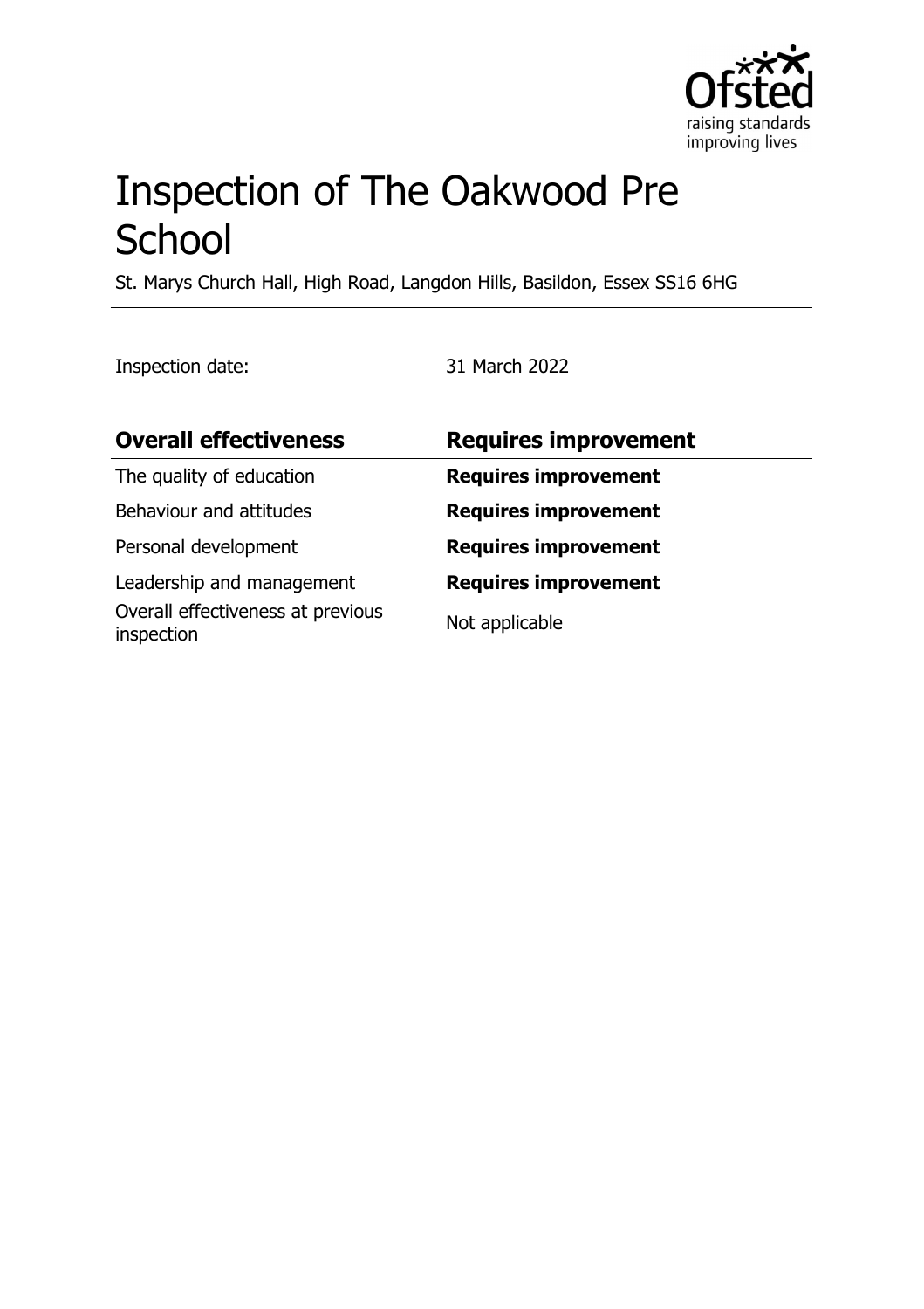

# **What is it like to attend this early years setting?**

### **The provision requires improvement**

Children are not always sufficiently challenged to extend their learning and build on what they already know. For example, staff do not consider potential learning opportunities or provide resources to broaden learning when planning the curriculum. Children are busy and are keen to have a go at activities provided. They are initially interested and engage but quickly lose interest and move on to something else. Staff do not ensure the activities provided have a sharp focus on what the children need to learn next, which has an impact on their progress. For example, children enjoy washing the dolls in the water play. They know to wrap the babies in towels and dry them. However, the lack of resources means children leave the activity. Children are not taught or encouraged to wear aprons, therefore, play is interrupted as they leave to get changed.

Despite this, children arrive happy and eager to learn. They are confident and settle quickly. They have established close bonds with the staff who know them well. Staff are welcoming, caring, and attentive toward the children, and offer cuddles and reassurance when needed. Children are polite, behave well and show kindness towards each other. For example, they are excited to make Easter cards for their friends.

## **What does the early years setting do well and what does it need to do better?**

- Managers and staff plan activities based on themes and children's interests, but do not have a clear intent of what they want individual children to learn. Therefore, although children enjoy activities, these are not always challenging enough. Staff do not help all children to build on the key skills that they need to learn next. For example, opportunities for children to be creative, make marks and practise early writing skills are limited. There is a lack of writing materials within the children's activities. Children are not routinely encouraged to write their own names on their work. Creative activities are led by staff and children are offered printed work sheets or have pictures drawn for them rather than be encouraged to have a go for themselves.
- $\blacksquare$  Children benefit from, and delight in, their time outdoors. They have fun in the fresh air, where they develop their physical skills. Children show skill in using the climbing apparatus and balance beams and are praised for their achievements. Staff fully support children to ensure they are safe. Children know the rules of the garden, take turns, and wait. They potter and make dinner in the role-play area.
- Children enjoy the interactive 'jolly phonics' session. They are familiar with the content and come together in a large group. They sit comfortably, concentrate, listen intently and sing along.
- Children who require additional support or children with special educational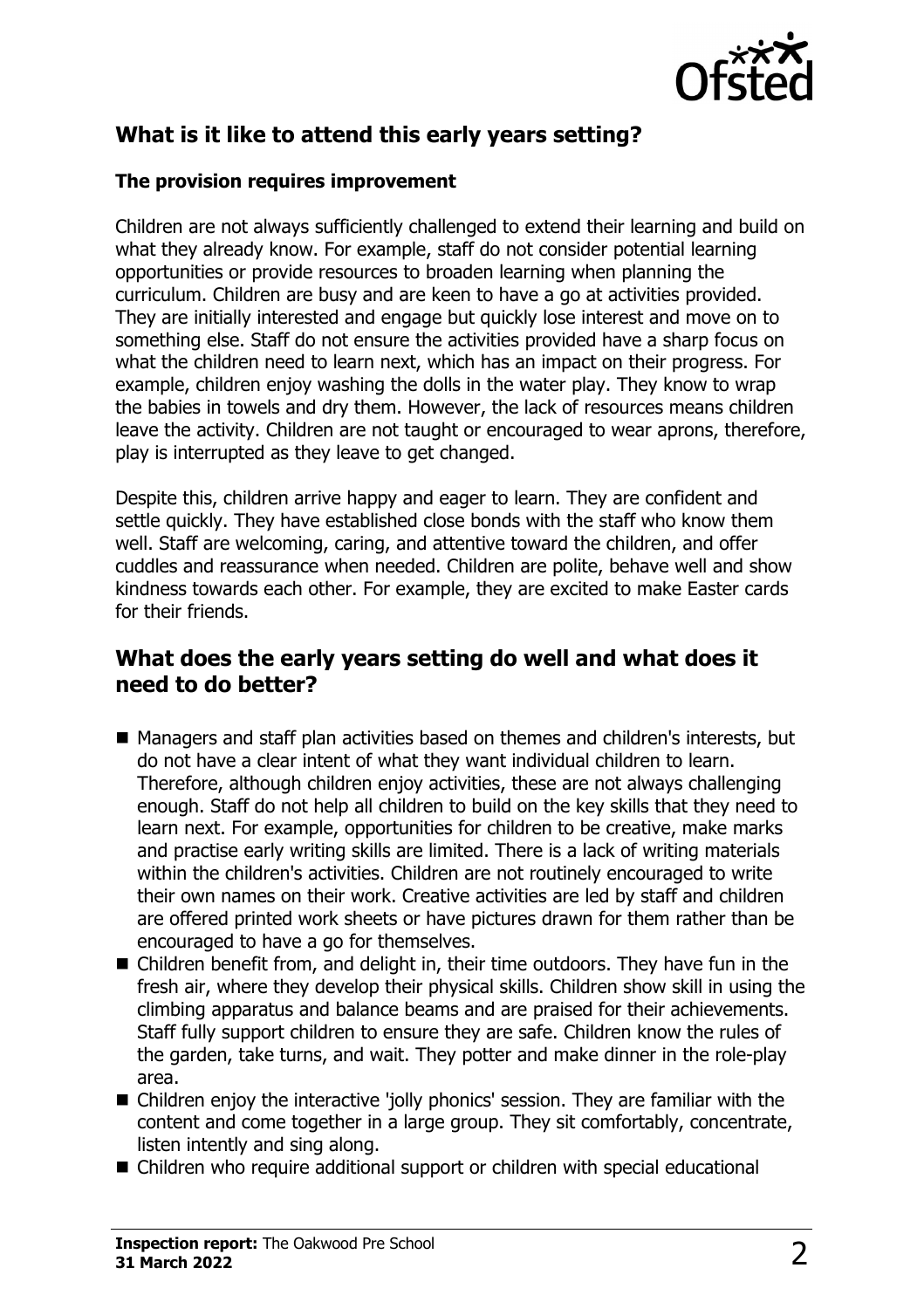

needs and/or disabilities are supported well. The special educational needs coordinator is very knowledgeable about her role. She has a good understanding of the individual needs of the children and how to best support these. Positive partnerships have been established with parents and outside agencies to ensure children achieve the best possible outcomes.

- Partnerships with parents are good, overall. Parents speak very positively about their child's time at pre-school. Many are very happy and grateful about every aspect of care their children receive. Parents are complimentary about the staff and comment how quickly their children settle. They comment that their child's individual needs are supported extremely well and are happy with their progress. However, some comments suggest communication regarding children's learning could be strengthened.
- $\blacksquare$  The management team do not use staff supervision and performance monitoring systems effectively. Weaknesses in practice are not identified and actioned swiftly. As a result, not all staff have the best knowledge and understanding of how to provide children with rich learning opportunities and challenges to extend their learning. This has an impact on the progress children make.

# **Safeguarding**

The arrangements for safeguarding are effective.

All staff understand their roles and responsibilities to keep children safe. They are clear about the procedure to follow, should they have a concern regarding a child's well-being. All staff complete safeguarding training, which includes wider aspects of child protection. They are aware of possible signs and behaviours that may indicate that a child is at risk. Staff demonstrate a secure knowledge of the process to report any concerns to protect children's welfare. Staff complete risk assessments to ensure children play in a safe and secure environment. Children are closely supervised to ensure they remain safe.

# **What does the setting need to do to improve?**

#### **To meet the requirements of the early years foundation stage, the provider must:**

|                                                                                                                                                                                                                                   | Due date   |
|-----------------------------------------------------------------------------------------------------------------------------------------------------------------------------------------------------------------------------------|------------|
| develop the curriculum to ensure it<br>clearly identifies what it is that children<br>need to learn, how this reflects their<br>individual needs and offers appropriate<br>challenge, to help them make at least<br>good progress | 05/10/2022 |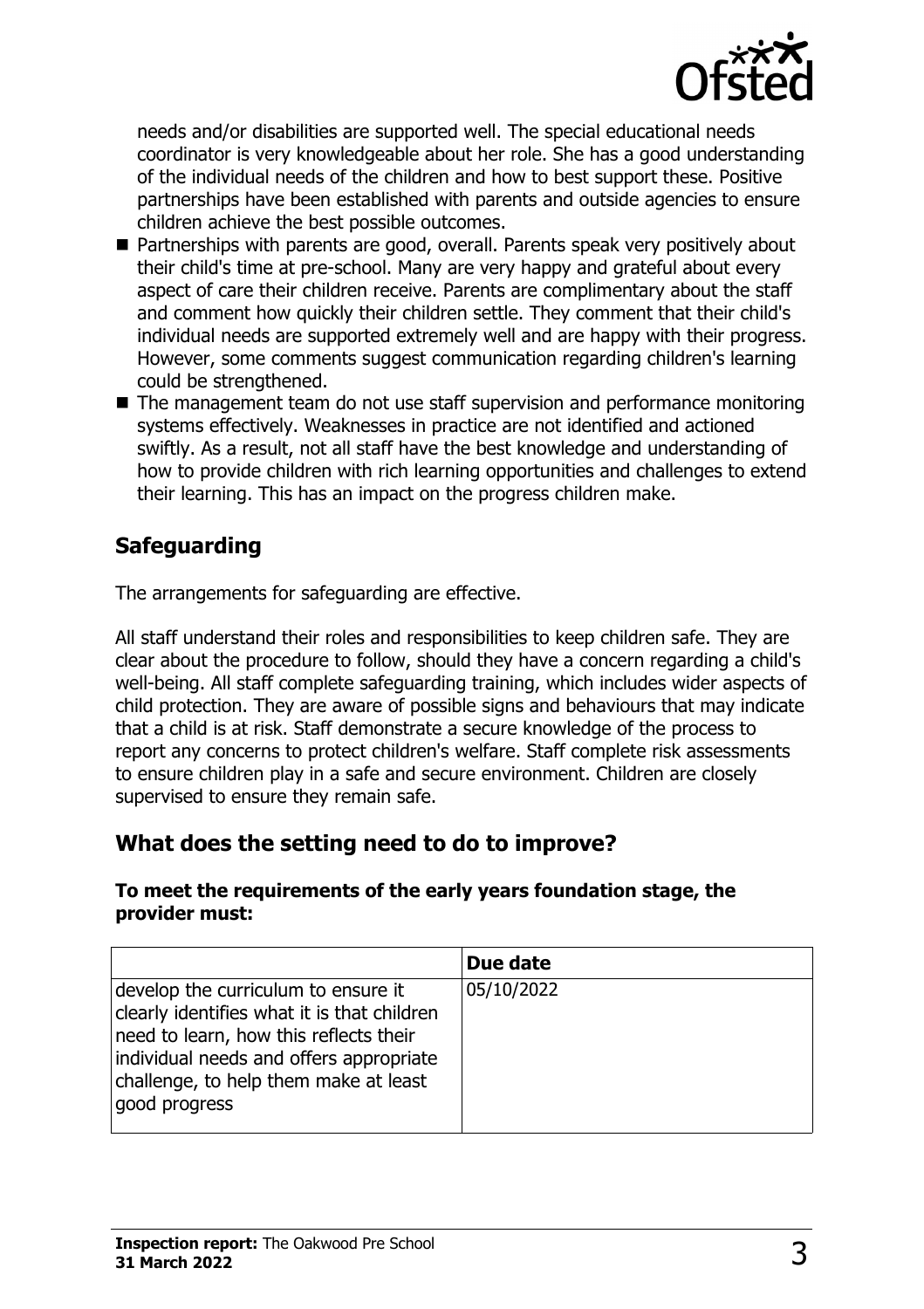

| ensure that the supervision and              | 05/10/2022 |
|----------------------------------------------|------------|
| monitoring of staff practice is effective in |            |
| providing coaching, guidance, and            |            |
| professional development opportunities       |            |
| to raise the quality of teaching to a        |            |
| consistently good level.                     |            |
|                                              |            |

## **To further improve the quality of the early years provision, the provider should:**

- provide a wider variety of resources and opportunities to motivate children to practise making marks as part of early writing
- $\blacksquare$  provide information that helps parents know what their children are learning and how to support their child's development at home.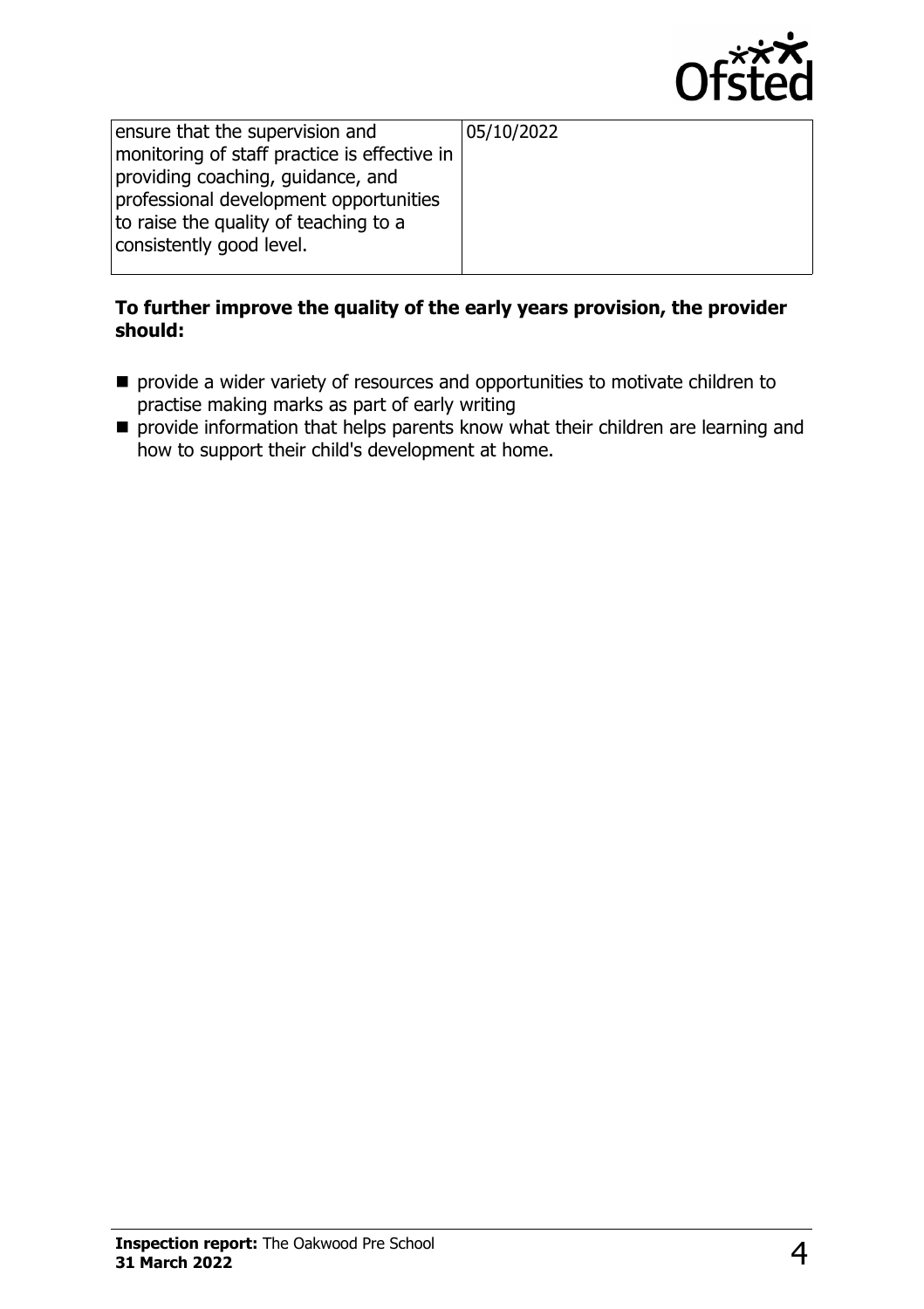

| <b>Setting details</b>                              |                                    |
|-----------------------------------------------------|------------------------------------|
| Unique reference number                             | 2530535                            |
| Local authority                                     | <b>Essex</b>                       |
| <b>Inspection number</b>                            | 10208446                           |
| <b>Type of provision</b>                            | Childcare on non-domestic premises |
| <b>Registers</b>                                    | Early Years Register               |
| Day care type                                       | Sessional day care                 |
| Age range of children at time of<br>inspection      | 2 to $4$                           |
| <b>Total number of places</b>                       | 30                                 |
| Number of children on roll                          | 44                                 |
| Name of registered person                           | Trotter, Taryn                     |
| <b>Registered person unique</b><br>reference number | 2530534                            |
| <b>Telephone number</b>                             | 07902902632                        |
| Date of previous inspection                         | Not applicable                     |

## **Information about this early years setting**

The Oakwood Pre School was registered in 2019. It employs eight members of childcare staff, all of whom hold appropriate early years qualifications at level 2 and 3. The pre-school opens from 9am until 3pm Monday to Thursday and 9am until 11.45am on Friday, during term time only. The pre-school provides funded early education for two- and three-year-old children.

## **Information about this inspection**

#### **Inspector**

Lynn Hartigan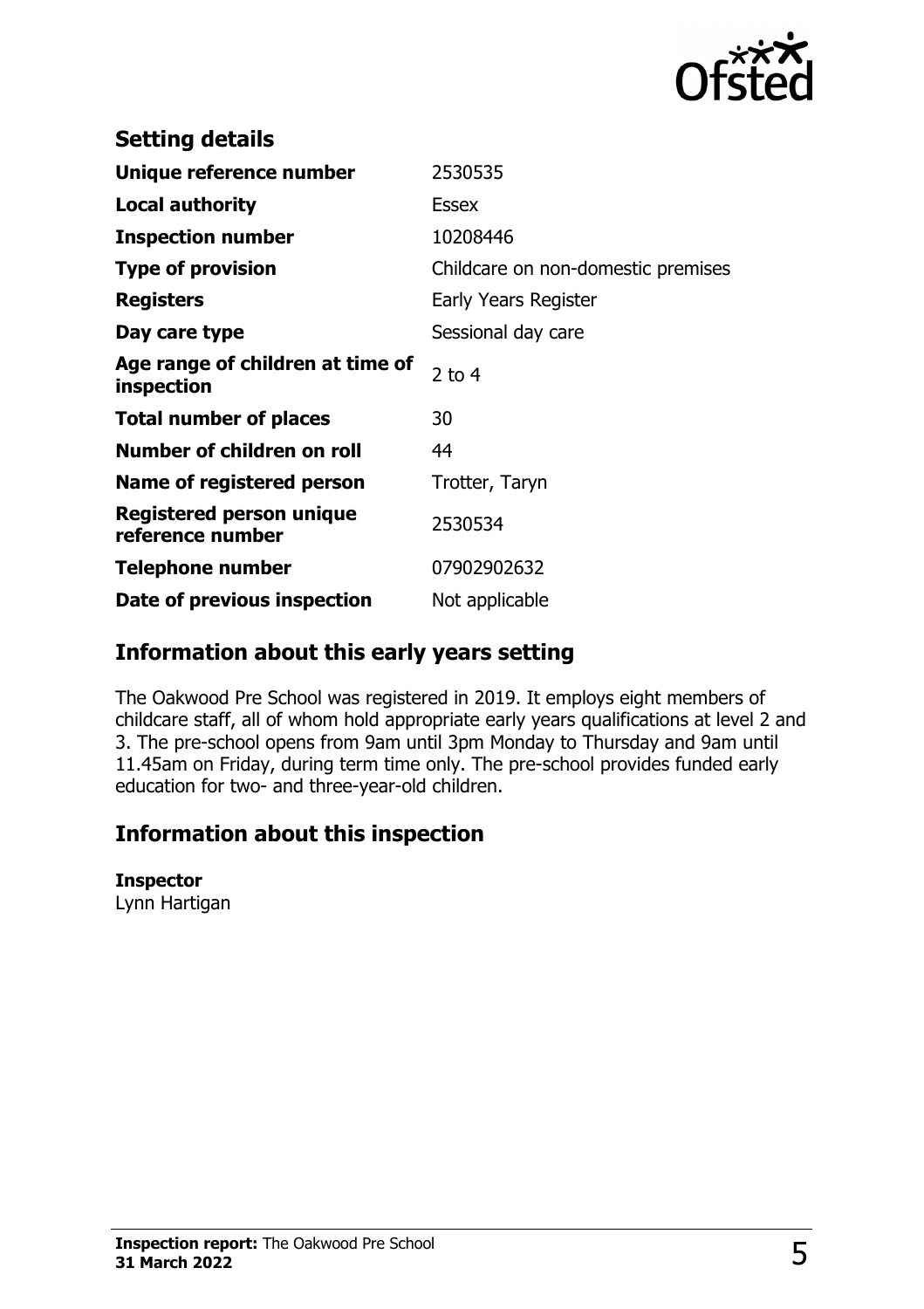

## **Inspection activities**

- $\blacksquare$  This was the first routine inspection the pre-school has received since the COVID-19 pandemic began. The inspector discussed the impact of the pandemic with the provider and has taken that into account in their evaluation of the preschool.
- $\blacksquare$  The deputy manager showed the inspector around the areas that children access. They discussed how staff organise the pre-school and plan the curriculum and experiences for children.
- $\blacksquare$  The inspector carried out a joint observation with the pre-school deputy manager.
- $\blacksquare$  The inspector held discussions with staff and children at appropriate times during the inspection.
- $\blacksquare$  The inspector spoke to several parents during the inspection and took account of their views.
- The inspector looked at a sample of the pre-school's documents. This included evidence about staff suitability and training.
- $\blacksquare$  The special educational needs coordinator spoke to the inspector about how they support children with special educational needs and/or disabilities.

We carried out this inspection under sections 49 and 50 of the Childcare Act 2006 on the quality and standards of provision that is registered on the Early Years Register. The registered person must ensure that this provision complies with the statutory framework for children's learning, development and care, known as the early years foundation stage.

If you are not happy with the inspection or the report, you can [complain to Ofsted](http://www.gov.uk/complain-ofsted-report).